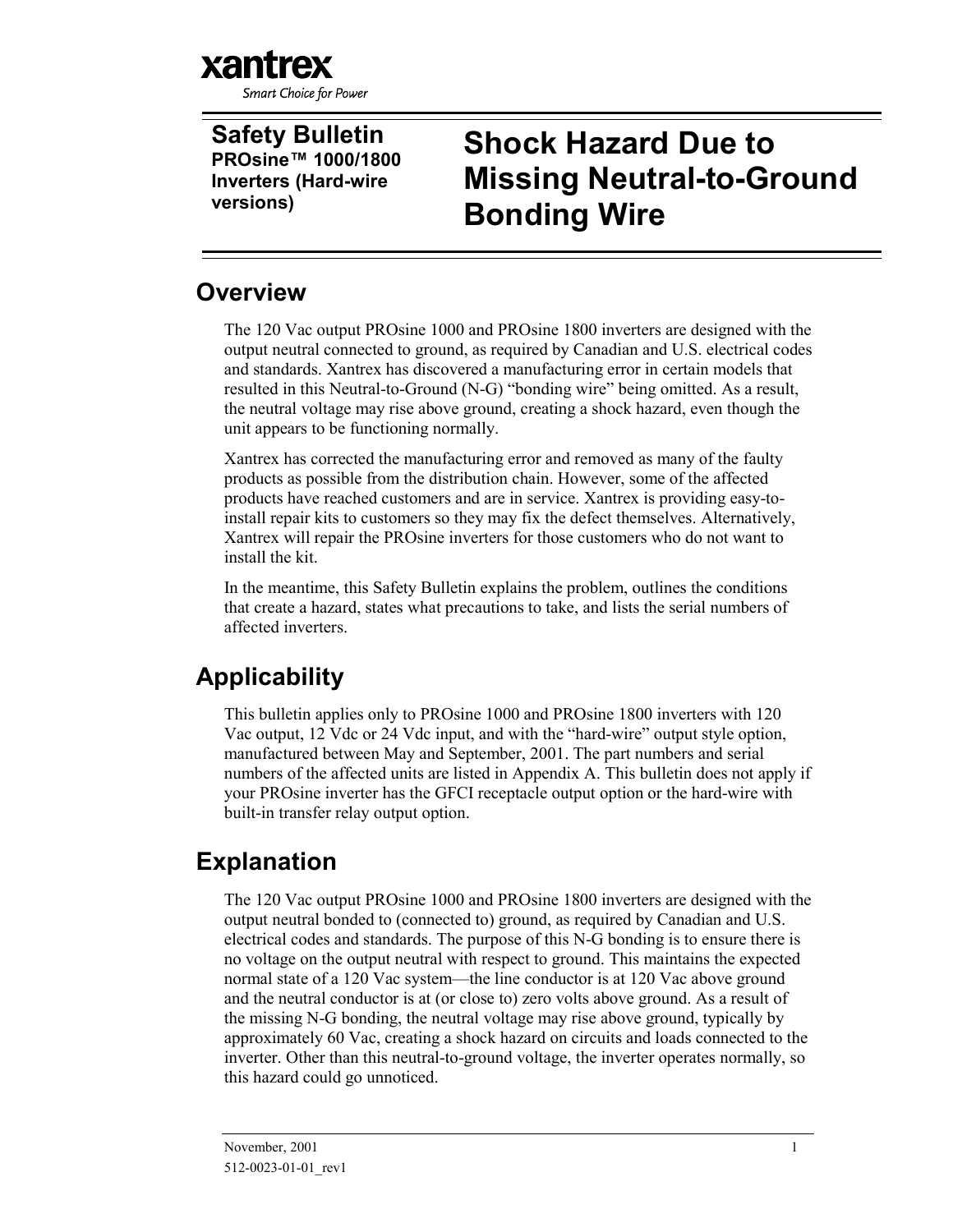The hazard is reduced, but not eliminated, by the inaccessibility of bare, live parts connected to the neutral (and line) circuits in most typical AC-powered equipment. Two notable exceptions are the outer screw-shell on standard household lamps and old-style "plug" fuses. In both cases the neutral-connected screw-shell is partially accessible with the lamp or fuse in place, and is completely accessible with the lamp or fuse removed.

Since there is a shock hazard involved, the safest course of action is to stop using the faulty unit and disconnect power from it until the problem is fixed. Xantrex has produced a field-installable N-G bonding kit for those customers who wish to fix the unit themselves. We will repair faulty PROsine inverters for those customers who prefer not to install the bonding kit themselves.

#### **What to do if your PROsine inverter is affected**

If your PROsine inverter has one of the serial numbers listed in Appendix A, stop using the product. Disable the inverter by turning off the front panel switch and disconnecting the battery from the DC input. Then contact Xantrex Customer Service to determine how to receive the field-installable N-G bonding kit or to have your unit repaired.

#### **Contact Information**

If you determine that your PROsine 1000 or PROsine 1800 inverter is one of the affected ones, please contact Customer Service in one of the following ways:

Phone: 1-800-670-0707, press "1"

Fax: 1-800-994-7828

Email: support.prosine@xantrex.com

Web: www.xantrex.com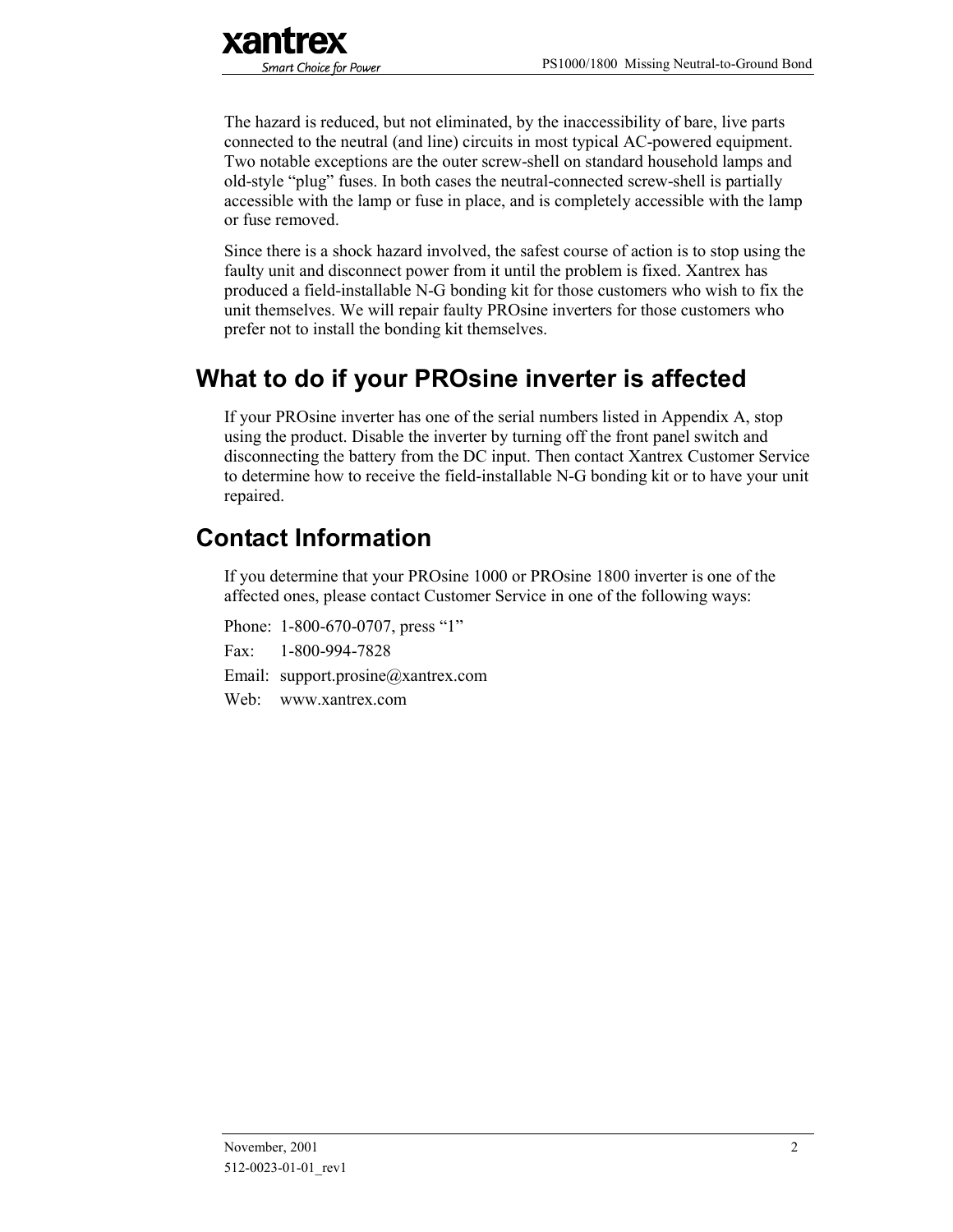## **Appendix A Part Numbers and Serial Numbers of Affected Units**

xantrex

**Smart Choice for Power** 

| Unit                      | <b>Serial Numbers</b> |
|---------------------------|-----------------------|
| PROsine 1000/12 hard-wire | 21307801 to 21307810  |
| Part number 806-1001      | 21336673 to 21336699  |
|                           | 21336700 to 21336734  |
|                           | 21336735 to 21336772  |
|                           | 21336887 to 21336899  |
|                           | 21336900 to 21336906  |
|                           | 21352221 to 21352260  |
|                           | 21435575 to 21435576  |
|                           | 21435578              |
|                           | 21435581 to 21435600  |
|                           | 21435601 to 21435614  |
|                           | 21524051 to 21524052  |
|                           | 21524057 to 21524060  |
|                           | 21524063 to 21524066  |
|                           | 21524071 to 21524072  |
|                           | 21524075 to 21524076  |
|                           | 21524081 to 21524084  |
|                           | 21524087 to 21524090  |
|                           | 21524097 to 21524114  |
|                           | 21524217 to 21524218  |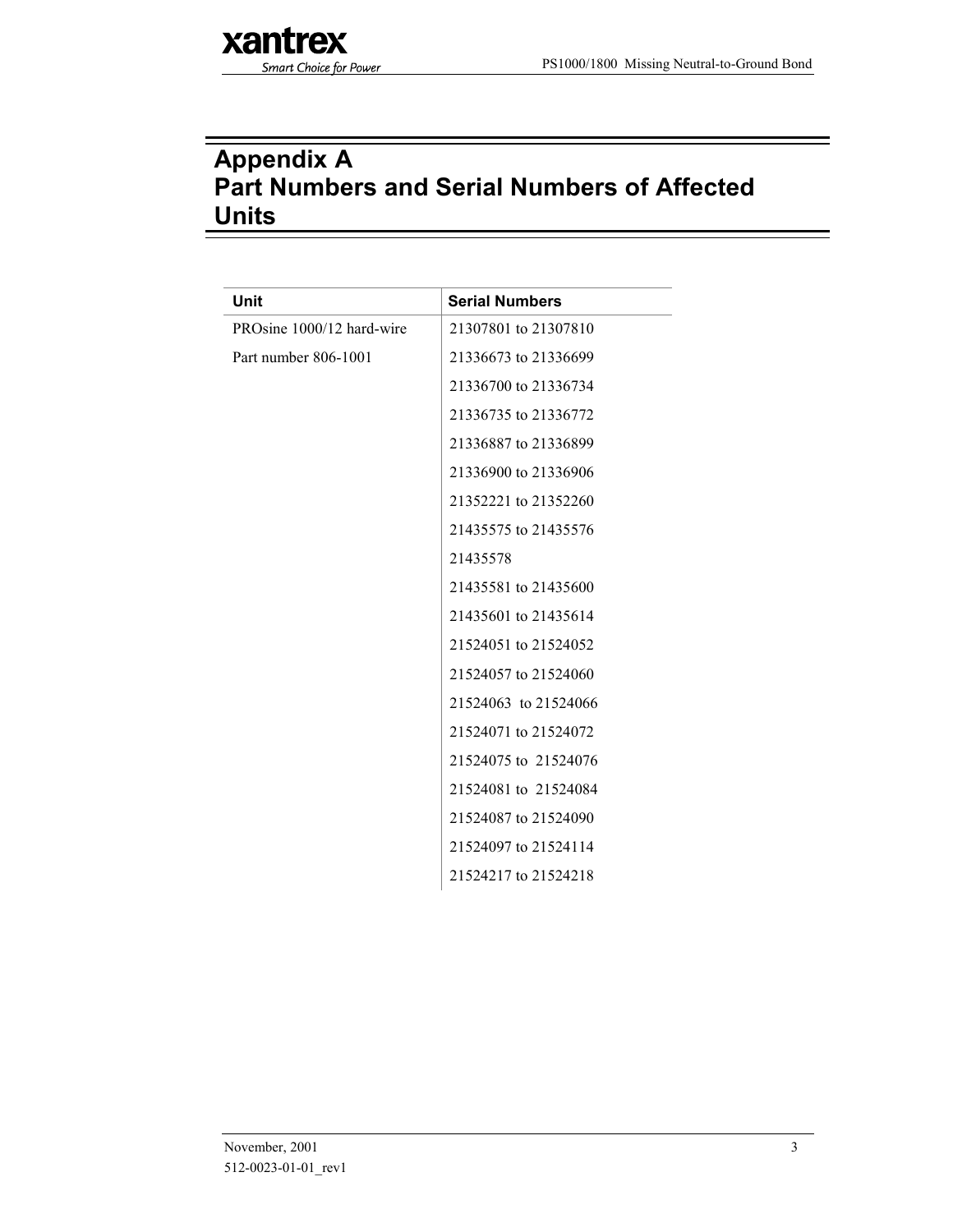| Unit                      | <b>Serial Numbers</b> |
|---------------------------|-----------------------|
| PROsine 1800/12 hard-wire | 21258061 to 21258062  |
| Part number 806-1801      | 21258068              |
|                           | 21258073 to 21258080  |
|                           | 21258153 to 21258162  |
|                           | 21258172 to 21258175  |
|                           | 21269780 to 21269797  |
|                           | 21269800 to 21269801  |
|                           | 21269805 to 21269809  |
|                           | 21269831 to 21269832  |
|                           | 21269835 to 21269836  |
|                           | 21269841 to 21269842  |
|                           | 21281207 to 21281229  |
|                           | 21281231 to 21281265  |
|                           | 21281267 to 21281280  |
|                           | 21295581 to 21295587  |
|                           | 21336623 to 21336626  |
|                           | 21336649 to 21336652  |
|                           | 21336655 to 21336656  |
|                           | 21485001 to 21485020  |
|                           | 21485039 to 21524540  |
| PROsine 1800/24 hard-wire | 21270097 to 21270114  |
| Part number 806-1851      | 21515061 to 21515110  |
|                           | 21525324 to 21525325  |
|                           | 21525334 to 21525337  |
|                           | 21525340              |
|                           | 21525343              |
|                           | 21525422 to 21525433  |
|                           |                       |